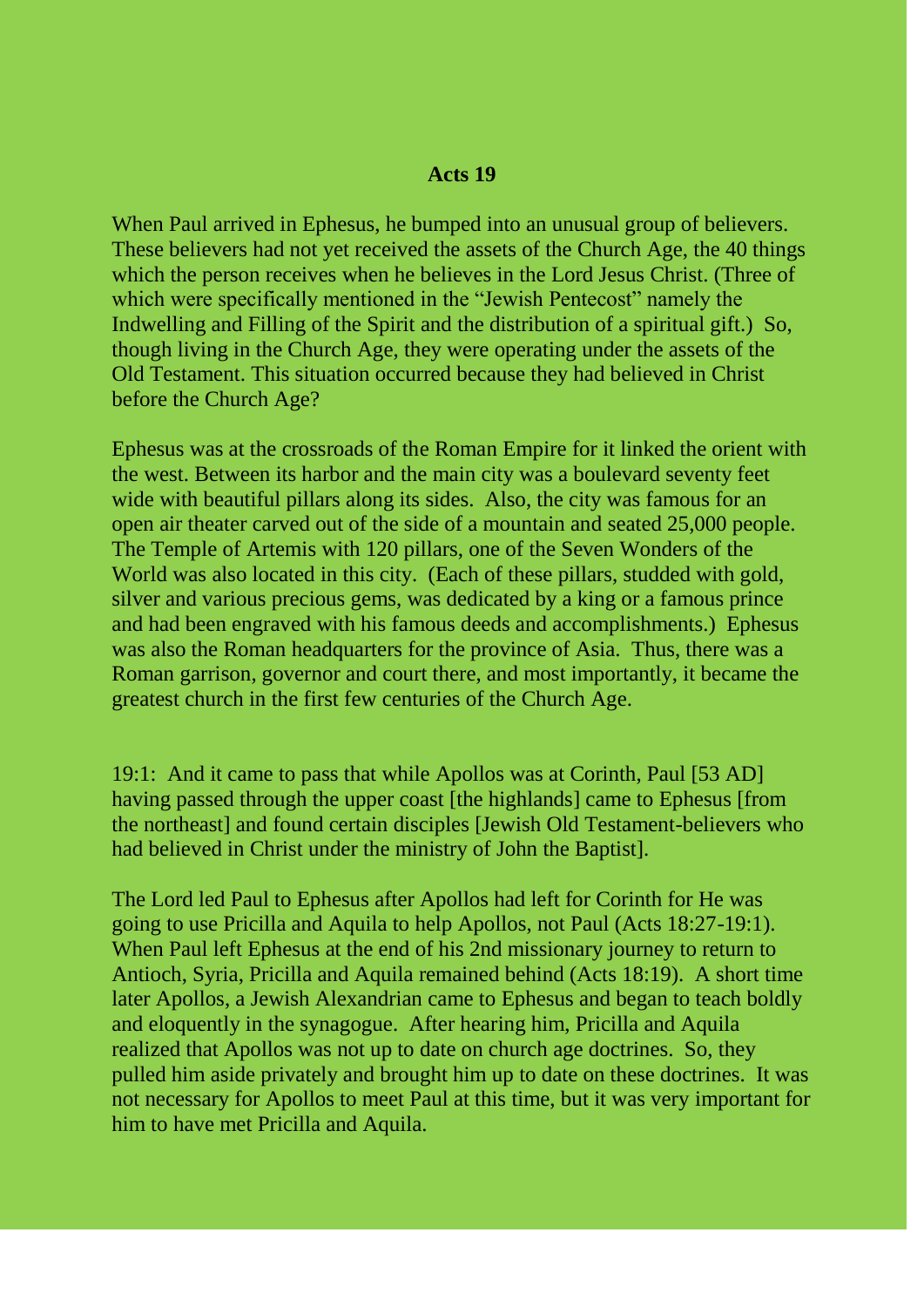The Holy Spirit led Paul is such a way as to avoid the cities of the Lycus Valley. When Paul came back to Ephesus on his 3rd missionary journey, he did not travel on the main highway which ran from Galatia to Ephesus, the most direct route from Galatia to Ephesus. (This would have taken him through the Lycus Valley in which were three cites: Colossi, Hieropolis and Laodicea. (It was God's will that his ministry to those in these cities would not be face to face, but would be handled through written epistles such as Colossians and Philemon.)) Rather, after departing Galatia he traveled northwest, and so when he was directed by the Lord to go to Ephesus, he merely came down the Cayster Valley from the northeast which is described by the phrase in this verse as, "the upper coast."(The Cayster River flowed into the harbor at Ephesus.)

19:2: he [Paul] said to them, "Having believed did you receive the Holy Spirit [the Indwelling and the Filling of the Spirit]?" And they said to him, "We did not so much as hear whether there was [a ministry related to the] Holy Spirit."

After Paul had a brief conversation with them, he became aware of their disorientation to the Church Age although the Church Age had begun some 23 years earlier. So, he asked a discerning question regarding whether or not they had been indwelt and filled with the Holy Spirit at the point of their salvation. This Indwelling and Filling would have been accompanied by the distribution of spiritual gifts.

19:3: And he said to them, "Therefore, on what basis did you receive [water] baptism?" And they said, "On the basis of John's baptism." (A pre-Church Age baptism to be distinguished from the pre-canon- baptism of the early church)

In the pre-canon period of the Church, in order to help Christians understand Spirit Baptism (identification retroactively with the cross and currently with Christ in heaven as he is seated at the right hand of God the Father), a ritual was performed: believers were immersed into water illustrating their identification with Christ on the cross; coming out of the water represented their identification with Christ in heaven. Of course once the epistle of Romans had been written, a new Christian no longer needed the ritual of water-baptism as a teaching aid since he could learn about Spirit Baptism through the teaching of Romans 6.

Regarding water baptism, if some pastor wants to use it as a teaching aid in explaining retroactive or current positional truth, it is quite okay. However, for a pastor to teach that water baptism is a requirement for salvation is just as blasphemous as to teach that circumcision or any other work is necessary for salvation.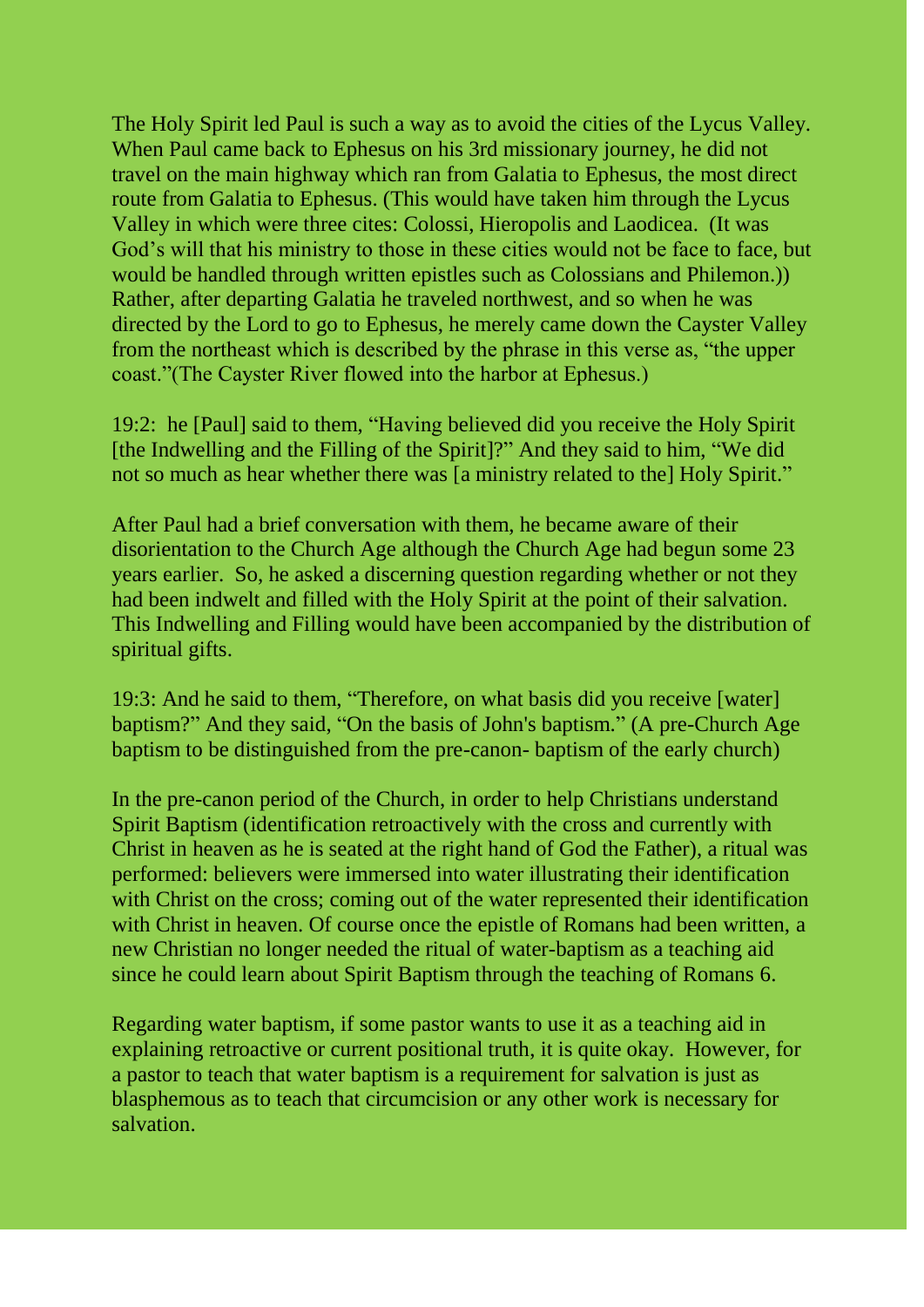19:4: Then Paul said, John baptized with a baptism characterized by a change of thinking [John only baptized those who had changed their mind about Christ and had believed], saying to the people that they should believe in the One coming after him [John, the Baptist], that is, in Jesus.

19:5: And having heard [what Paul had said], they were baptized [by God the Holy Spirit] into the person of the Lord Jesus [Spirit-Baptism: entered into union with Christ in heaven].

"For John baptized with water, but you will be baptized by the Holy Spirit not many days from now." Just as this prophecy was fulfilled on the Day of Pentecost in Jerusalem so it was fulfilled with these twelve disciples in Ephesus. These believers had to be entered into union with Christ (Positional Sanctification) before their experiential sanctification i.e. the Filling of the Spirit and the function of their Church Age-spiritual lives etc. could become operational.

19:6: And as Paul laid his hands on them, the Holy Spirit came on them, and they spoke with foreign languages [a gift that allowed them to communicate the gospel in some foreign language] and prophesied [about the content of truth and material not yet put into book form: a communicational gift necessary since the Bible had not yet been completed and circulated]. 19:7: And there were in all about twelve men.

Since they had believed in Christ in the Age of Israel and so had not received the assets that a believer in the Church Age receives at the moment of his salvation, there had to be some protocol [in this case, the laying on of hands by some apostle] by which they would be incorporated into body of Christ with all the assets of the Church Age believer.

As soon as Paul, an apostle of the Church identified himself with these men, they received the Filling of the Spirit which was necessary for the function of the two spiritual gifts in context: the gift of a foreign language and the gift of prophecy. Based on this passage, identification with an apostle either by the laying on of his hands (Acts 8:17, 19:6) or by his presence (Acts 2, 10:44) was the protocol in receiving the Filling of the Spirit (This would include the indwelling as well.) in that first generation of church age believers.

The Filling of the Holy Spirit and spiritual gifts are two different things. At salvation the Holy Spirit provides seven different things which are as follows: common and efficacious grace, indwelling, a spiritual gift, his sealing, Spiritbaptism: identification with Christ is heaven, regeneration, and his Filling. It just happens that when a person first receives the Filling of the Holy Spirit at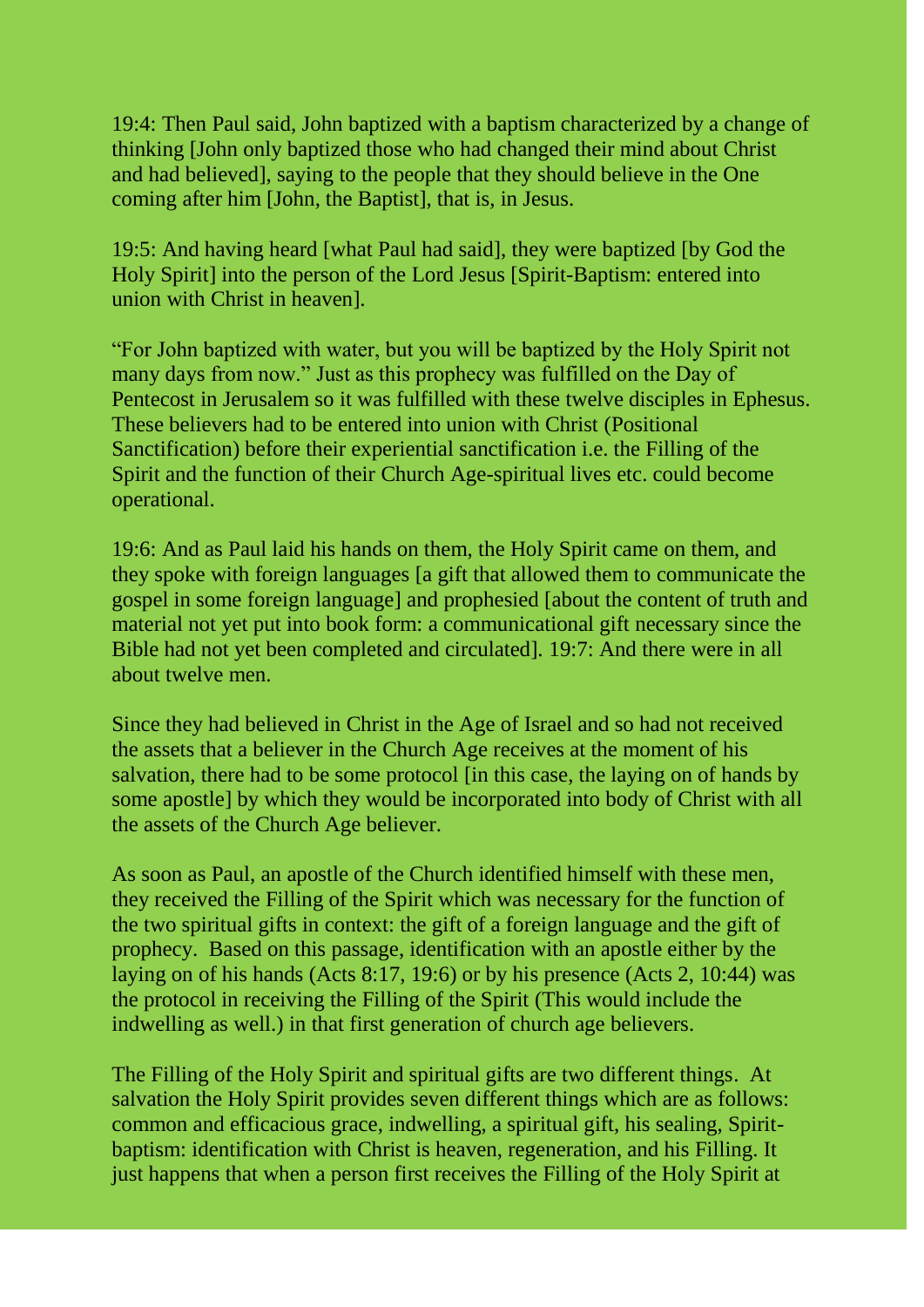salvation, he is also given a spiritual gift. For example on the day of Pentecost in Jerusalem there were many Jewish unbelievers speaking gentile languages. So, the gift of languages was given to most of the disciples in order to handle that situation. In Ephesus, both the gift of language and the gift of prophecy were both needed, so both were distributed.

So far, all Paul has done in Ephesus was to help a group of Jewish believers enter into the Dispensation of the Church. However, beginning with the next verse his teaching ministry will begin.

19:8: And going into the synagogue, he spoke with confidence for about three months, disputing to argue from the reasonable standpoint of the Wordl and persuading [influencing by presenting correct information] the doctrines concerning the kingdom of God [the kingdom of the regenerate].

The Greek noun "parresia" means confidence; the verb "parresiazomai means to speak with confidence. Since Paul knew the Bible and the spiritual life thoroughly, he could speak with confidence.

19:9: But when some [Jewish unbelievers in the synagogue] began to be hardened [by rejecting the gospel: the inceptive imperfect] and did not believe [in Christ], speaking evil of the Way [the Lord Jesus Christ as the way of salvation] before the multitude, he departed from them and separated the disciples [must separate from apostasy], disputing daily in the school of Tyrannus [Tyrannus was a court physician in Rome who after his retirement founded a medical school in Ephesus].

Ephesians 4:17, 18. Therefore I communicate this and because of the Lord, I insist that you [Ephesian believers] no longer walk [have a lifestyle] even as the gentile's walk in the vacuum [futility] of their thinking [Because the unbeliever has very little truth, his soul like a vacuum sucks up a lot of false concepts.] having been darkened [by these false ideas and concepts] in their understanding and having been alienated [excluded] from the life of God because of the ignorance which is in them [in their souls], because of the hardness [callousness, scar tissue] of their hearts [of the mentality of their souls].

Paul had a great response from the students and physicians in the medical school of Tyrannus, and some of those who had responded set up a class room for Paul, and so this is where Paul taught for two years.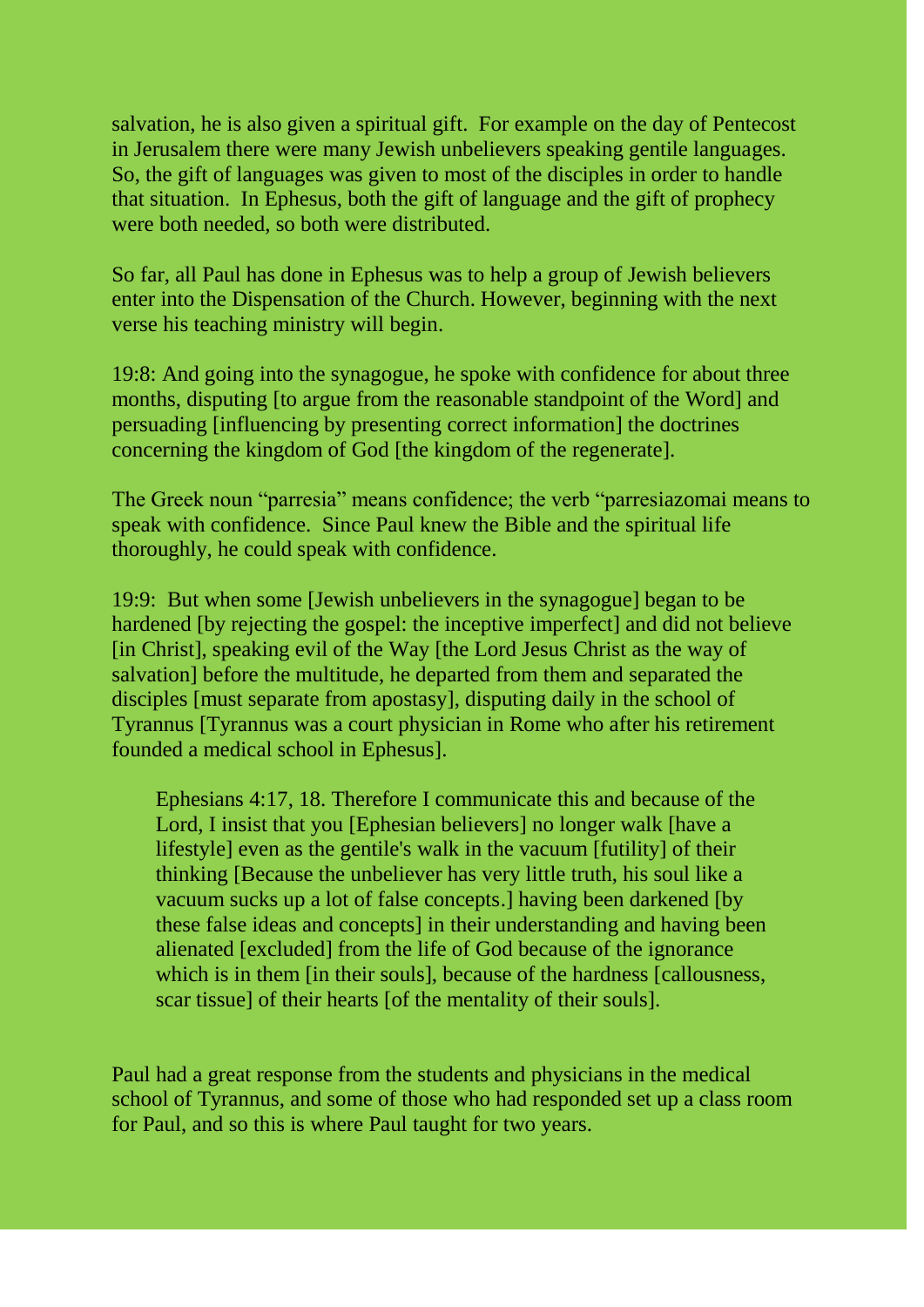19:10: And this happened for a space of two years [evangelizing and teaching the Word in this medical school], so that all those living in Asia [the Roman province of Asia] heard the Word of the Lord Jesus, both Jews and Greeks.

They did not come to hear him while he was teaching in the synagogue, but once he separates from religion, and set up a classroom in a neutral area, people from all over the Roman province of Asia came to hear his teaching. (People who are truly interested in God's word will make the necessary sacrifices to get the truth.) This included such cities as Smyrna, Pergamum, and Thyatira, Philadelphia, Sardis, Colossi, Laodicea and other areas and cities as well.

19:11: And God [God the Father incorporated these miracles into his plan in the Divine Decree] worked special miracles [each miracle had a purpose] by the hands [by the channel] of Paul [over that two year period to focus attention on the gospel and to prove to the Christians that he was an apostle ordained by God],

19:12: so that from the surface of his [Paul"s] body, sweat cloths [used by tent makers or other workmen to remove the perspiration from their faces] or aprons [linen aprons used in tent making and other jobs] were carried away onto the sick [physiologically induced or demon induced illness] and the diseases [physiologically induced illnesses] departed from them, and the evil spirits went out from them [the demon possessed unbelievers with demon induced illnesses].

Some miracles are on a high plane; some on a lower plane. The greatest miracles of the highest plane are the salvation of individuals and the supernatural power of the spiritual life changing believers. Occasionally, God condescends to working miracles which are on a lower plane like healing the sick and the lame etc. like in this verse in which case people could touch Paul with a sweat cloth or a linen apron and then take it to someone with a physiologically induce illness or demon possessed and touch him with it. In the case of a physiologically induced illness, he would be healed of the disease; in the case of demon possession, the demon would depart and the unbeliever would then recover from the demon- induced illness.

After his two year ministry in Ephesus, God the Father no longer performed these miracles through Paul. At the highest point of Paul"s doctrinal career which occurred during his first Roman imprisonment circa 61-62 A.D., he was not able to heal his friend, Epaphroditus who came very close to dying. The gift of healing had been removed from him. "For indeed, he was sick to the point of death, but God had mercy on him and not on him only, but also on me so that I should not have sorrow upon sorrow." (Philippians 2:27) Later during his  $2<sup>nd</sup>$ Roman imprisonment in 68 A.D., Paul writes that he was not able to heal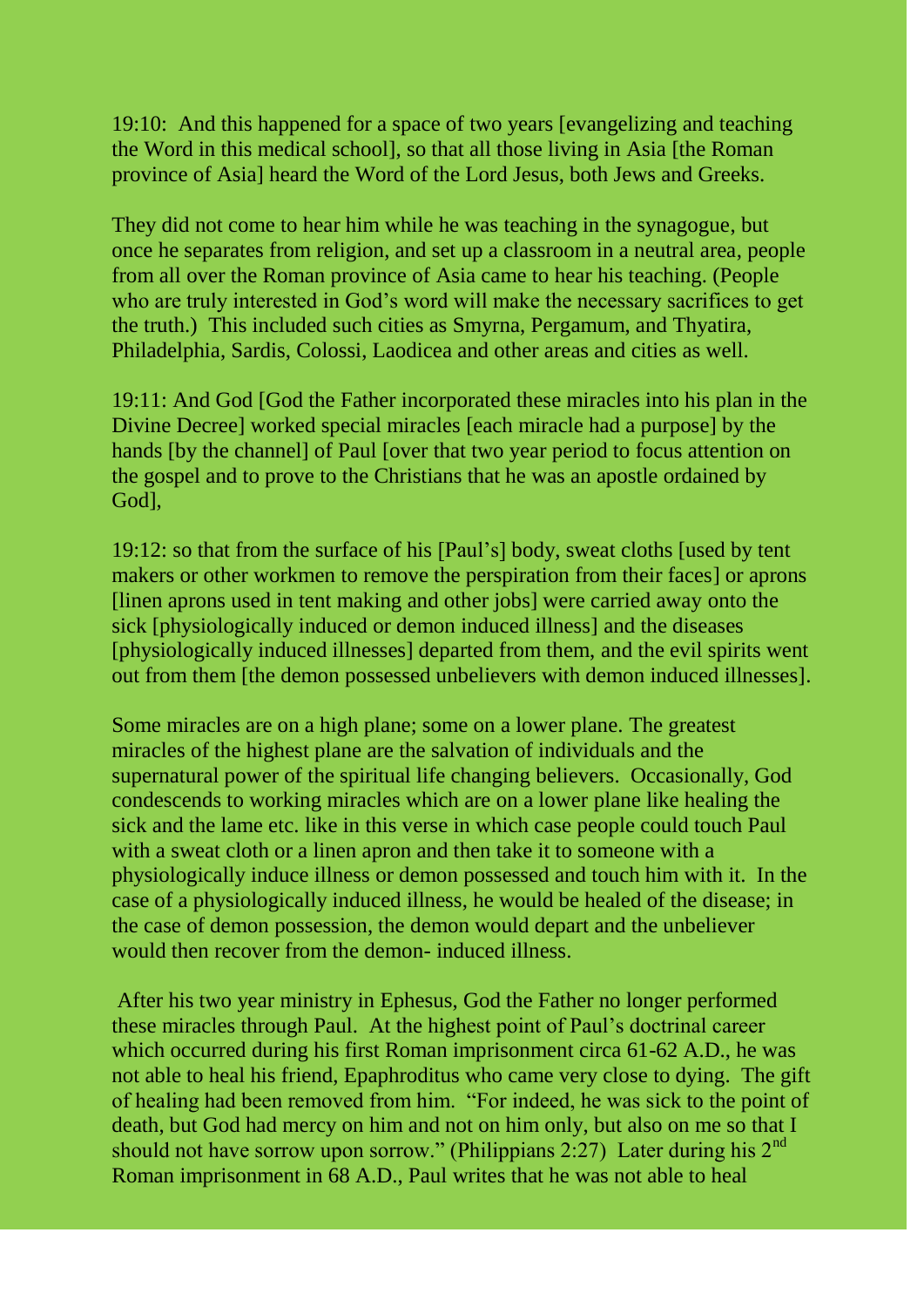Trophimus. "Erastus remained at Corinth, but Trophimus I left sick at Miletus." (2 Timothy 4:20)

Today, in the post-canon period of the church age, God no longer performs these types of miracles as we have in this passage. God works on a higher level today that is through the completed canon of Scripture. Pastors and Christians who emphasize emotion, ecstatic and miracles are totally disoriented and do not understand the plan of God and the wonderful spiritual life which he has given to them.

19:13: Then certain of the traveling Jews [traveled to make money], exorcists, undertook to name the name of the Lord Jesus over those having evil spirits, saying, "We adjure you by Jesus whom Paul preaches".

19:14: And there were seven sons of Sceva, a Jewish chief priest, who did this [exorcism].

These sons traveled as professional exorcists [received pay] casting out demons via a magical formulae. Since there was a lot of demon activity in Ephesus they went there (a lot related to the Temple of Artemis just to mention one source). Seeing how successful Paul was in teaching about Jesus, they decided to changed their incantation (the pronunciation of a magic formula usually repeated numerous times with a little showmanship) to include the names of Jesus and Paul. Their father was a well know religious person who ruled over one of the 24 priestly orders: See Acts series 402 lesson 84 of R. B. Thieme Jr.

19:15: But answering the evil spirit said to them [via the vocal cords of the indwelt unbeliever], "Jesus I know, and I know Paul, but who are you (plural: the seven sons of Sceva)?"

Obviously, Satan and all his fallen angels would know Jesus well, and rationally, they would focus their attention on the great believers as well and lesser attention on some great unbelievers. Thus, this demon knew about Paul, the greatest believer of his age, but knew nothing about these seven unbelievers functioning as exorcists (the family of Sceva were religious unbelievers) though they would have been well known by those who practiced Judaism.

19:16: And the man in whom the evil spirit resided leaped on [used for the spring of a panther or leopard] them, and overcoming them, he was strong against them [the abnormal strength that comes from demon possession], so that they fled out of the house naked and wounded [the Greek word "tramatizo:" received injury accompanied with trauma: the demon possessed man violently ripped off the young men's clothes and beat them severely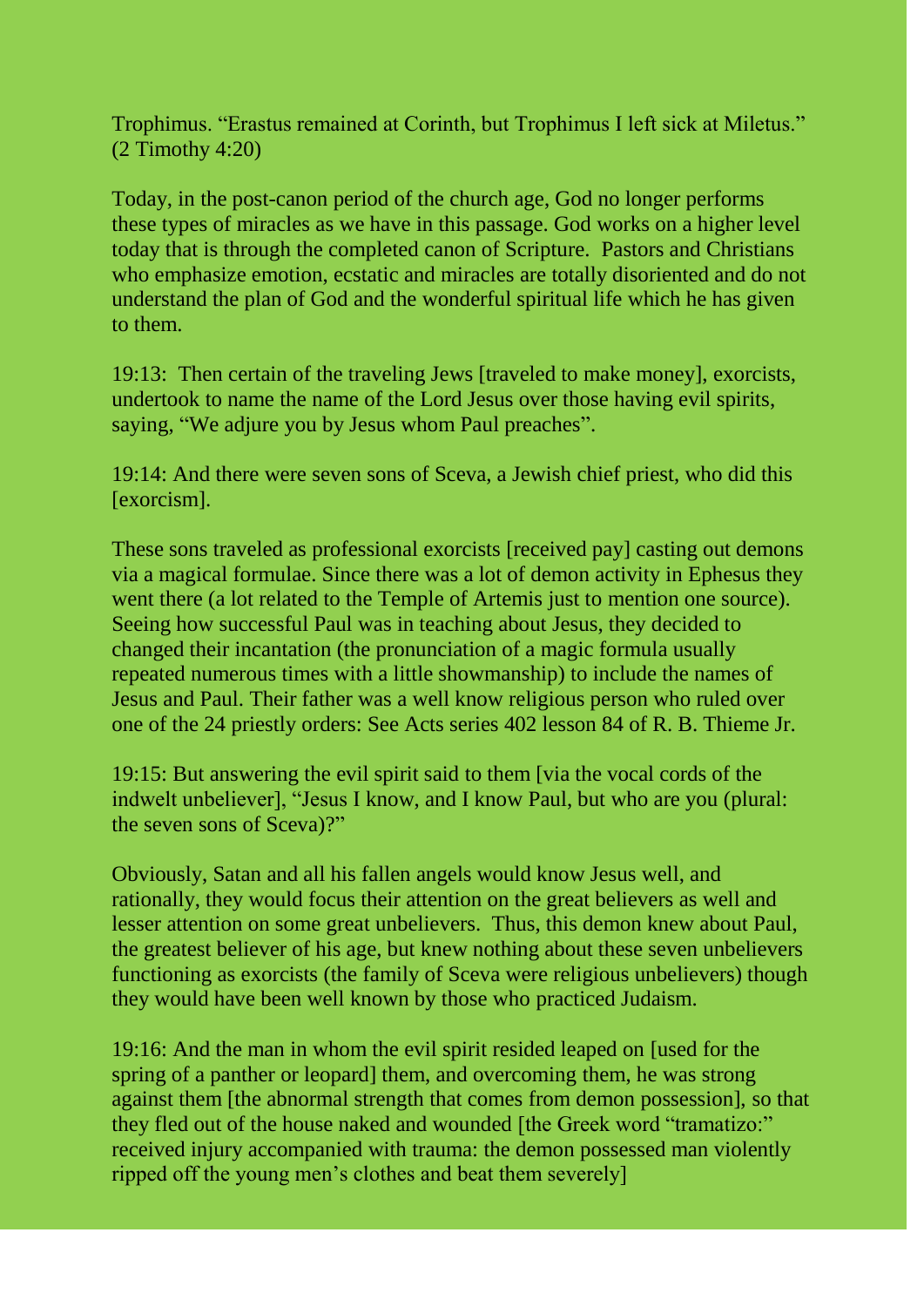19:17: And this [the events of the previous verses] became known to all the Jews and Greeks dwelling in Ephesus, and fear fell on all of them [believers involved in these kind of things], and the name of the Lord Jesus kept on being magnified.

It appears that the seven sons of Sceva were quite famous among not only the Jews, but among the Greeks as well. Apparently, most thought that these seven young men were doing a great work for God since they were in the business of casting out demons. However, when this incident became known, the reputation of the seven sons was smashed. Not only was the reputation of the sevens sons destroyed, but many others questioned their own modus operandi.

This Satanic attack upon Paul"s ministry was subtle and unsuccessful. It was obviously designed to draw the crowds away from the correct teaching of Paul to these seven sons. The next attack will be from mob action, not subtle but equally unsuccessful. However, the attack which will be successful will be related to Paul"s modus operandi (overwhelmed by emotion for his countrymen: verse 21).

19:18: And many who had believed [the believers who were out of fellowship because they were involved in nonsense like exorcism and some of the things mentioned in the following verse] kept on coming, confessing [*eksomologeo*: confessed their sins related to this failure] and showing their deeds [amplified in the next verse: getting rid of all those things related to sorcery and incantations].

The perfect tense "who had believed" means that these were not new Christians, but Christians who had been believers for a long time. Unfortunately, for them, they had been distracted from the spiritual life by sorcery and other sensational things. The same is true of Christians today who are involved in exorcism, healing and the so called tongue's movement.

19:19: Also many of those practicing magical arts [related to sorcery], bringing together the books, burned them before all. And they counted the prices of them and found it to be fifty thousand pieces of silver.

This passage is not dealing with a magical show where the magician produces a rabbit. This is dealing with demon activity. The believers involved in these things became afraid when they heard what had happened to the seven sons of Sceva. Thus, they confessed their sins to God the Father, and made decisions to get rid of all the materials which were related to sorcery such as exorcism and magical incantations.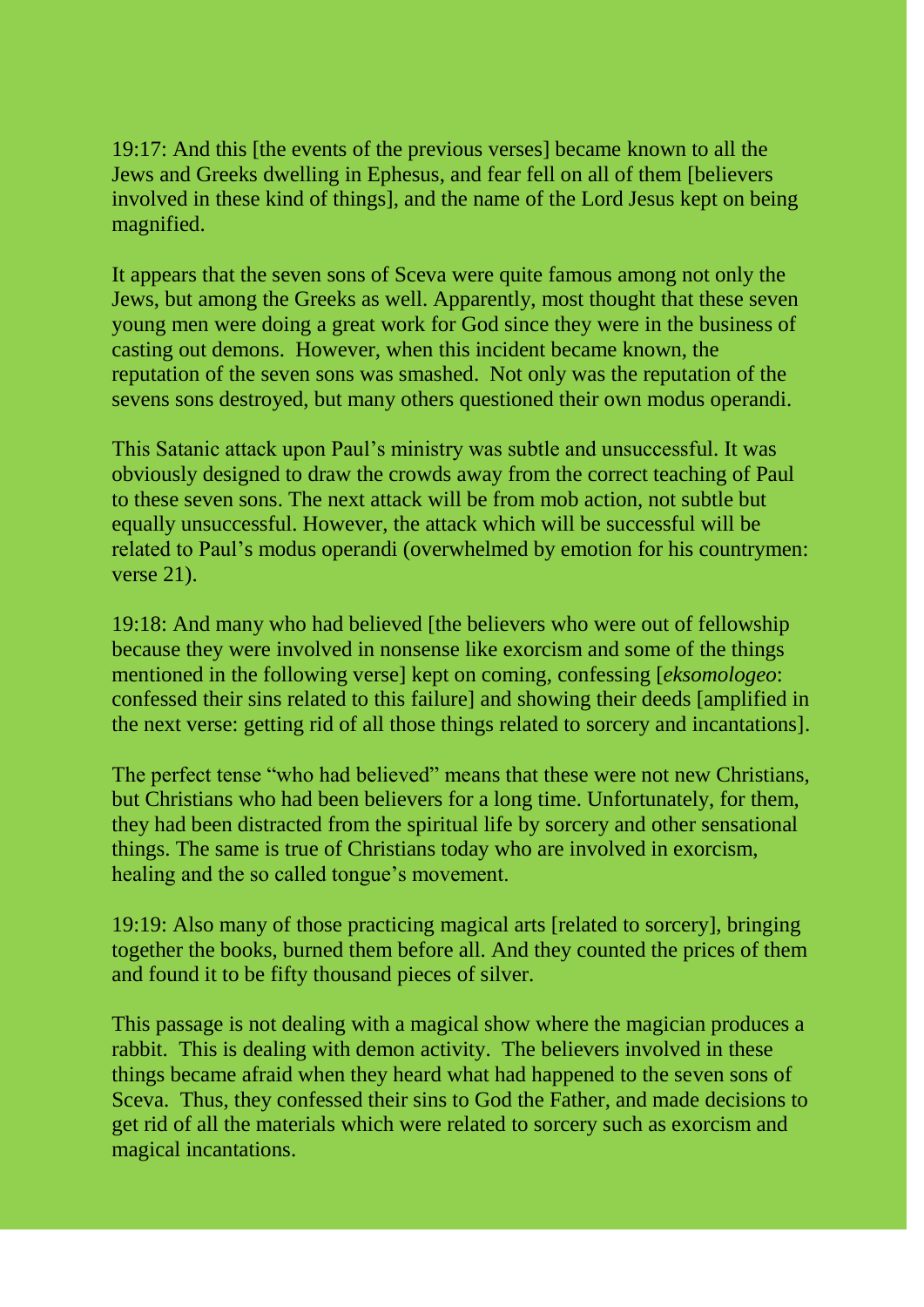19:20: In this manner on the basis of power from the source of the Lord [Acts 1:8, the filling of the Holy Spirit] the word kept on spreading and kept on having power.

Verse 20 was the peak of Paul"s ministry prior to his reversionism.

19:21: Now after these things were finished [his ministry in Ephesus], Paul purposed in his [human] spirit to go to Jerusalem after he had passed through Macedonia and Achaia, saying, "After I have been there [Paul will go to Jerusalem in 58 AD], I must also see Rome.'

Paul understood that his ministry in Ephesus and Asia Minor was coming to a close. (After Paul had completed his  $3<sup>rd</sup>$  missionary journey and thus having completed his ministry in Asia and Greece, the Holy Spirit wanted Paul to go unto Rome and then to Spain: Romans 15:22-24.) Verse 21 was inserted to show us Paul"s future plans, a plan which was in violation of his past statement and a violation of the Holy Spirit's leading. It was not God's purpose for Paul to go backwards to Jerusalem [Acts 20:22-23] where both the Christians and the unbelievers were negative, but to continue on to Rome and then to Spain where there was great interest in both the gospel and Bible teaching.

After Paul had finished his work in Asia Minor and Greece, it was the will of the Holy Spirit for Paul to go to Rome, not to Jerusalem since he was the apostle to the gentiles. Romans 11:13 states, "But I am speaking to you who are Gentiles. Inasmuch then as I am the apostle to the Gentiles [not to the Jews], I magnify my ministry." (Paul was thinking straight when he wrote this and was confused in his thinking by the time he got to Romans 15:25, "but now, I am going to Jerusalem . . ." Instead of magnifying his ministry he went to Jerusalem on an emotional jag. Romans 15:20-25 provides more amplification.

20: In fact, my standard operating procedure: I consider it a point of honor to proclaim the Gospel not where Christ has been mentioned [Jerusalem], in order that I might not build on a foundation belonging to another [Peter and James were ministering in Judea.] (Paul"s honor code for missionaries) 21: And not only this [application of the honor code] but just as it stands written [Isaiah 52:15], "They [the gentiles] shall see [Christ: the predictive future anticipates the  $2<sup>nd</sup>$  Advent], that is, those to whom it was not reported concerning Him [The world is full of gentiles who have not heard about Christ: a missionary challenge], and they [the gentiles] who have not heard will comprehend [These will be the gentiles who will ignore the great evangelistic thrust in the Tribulation]."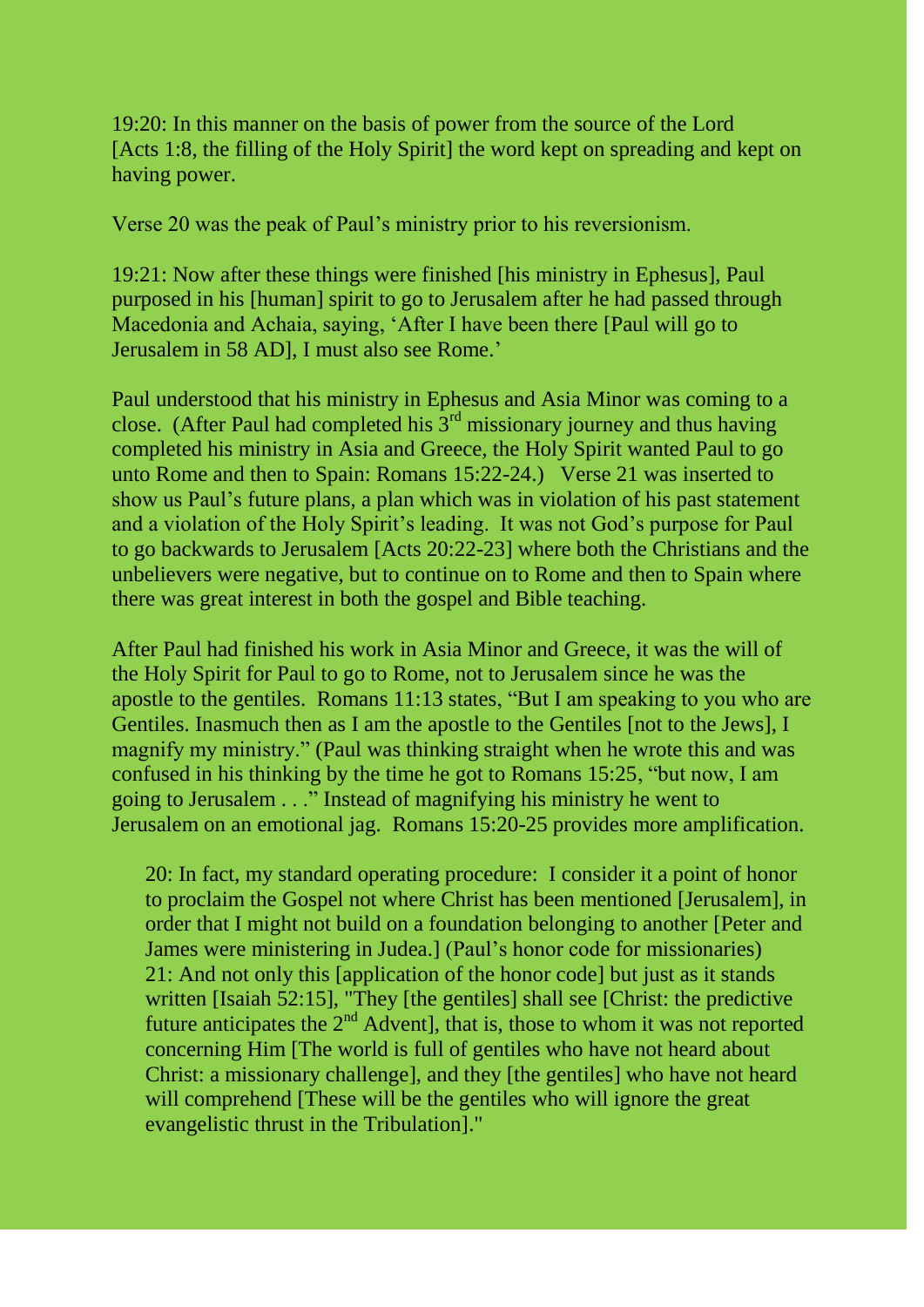22: For this reason [Paul responded to the missionary challenge and ministered in Asia Minor and Greece to the gentiles] I also have been hindered many times from coming to you [in Rome],

23: But now, no longer having a place of ministry in those regions [had established local churches with native pastors], and having a desire to come to you for many years,

24: whenever I go to Spain (for I expect to see you when passing through, and by you be assisted to that place [Spain], if first I am satisfied with you in part) [Paul intended to finish his ministry in Rome before leaving for Spain],

25: But now [Paul changes his mind because of an emotional pull.] I go to Jerusalem to minister to the saints [Paul will have no ministry there since the pastors and believers in Jerusalem were legalistic and not interested in Paul"s explanation of the spiritual life.],

Paul was warned by the Holy Spirit, by some disciples at the city of Tyre, by the prophet Agabus at Caesarea and by other believers as well not to go to Jerusalem. Paul acknowledges he is receiving direct messages from the Holy Spirit not to go to Jerusalem, Acts 20:22-23, "And now, having been chained by the agency of the Spirit [a warning that he would be in chains], I am on my way to Jerusalem, not knowing what will happen to me there [because he was out of God"s geographical will], except that the Holy Spirit has already warned me, saying that chains and stress wait for me in every city." Paul's first human warning not to go to Jerusalem is found in Acts 21:4, "After finding the disciples [in Tyre], we stayed there seven days; and they kept telling Paul through the Spirit [These believers filled with the Spirit knew that Paul was not to go to Jerusalem] not to set foot in Jerusalem." Paul"s second human warning is in Acts 21:8-11,

8: On the next day we departed [from Tyre] and came to Caesarea, and entering the house of Philip the evangelist, who was one of the seven [one of the original seven deacons responsible for the daily distribution of food to the earlier believers in Jerusalem], we stayed with him.

9: Now this man had four virgin daughters who were prophetesses. 10: As we were staying there for some days, a prophet named Agabus came down from Judea.

11: And having come to us, he took off Paul"s belt and bound his own feet and hands, and said, "This is what the Holy Spirit says: "In this way the Jews at Jerusalem will bind the man who owns this belt and deliver him into the hands of the Gentiles.

The third human warning is found in Acts 21:12-14 from the believers who traveled with Paul and the believers of Caesarea.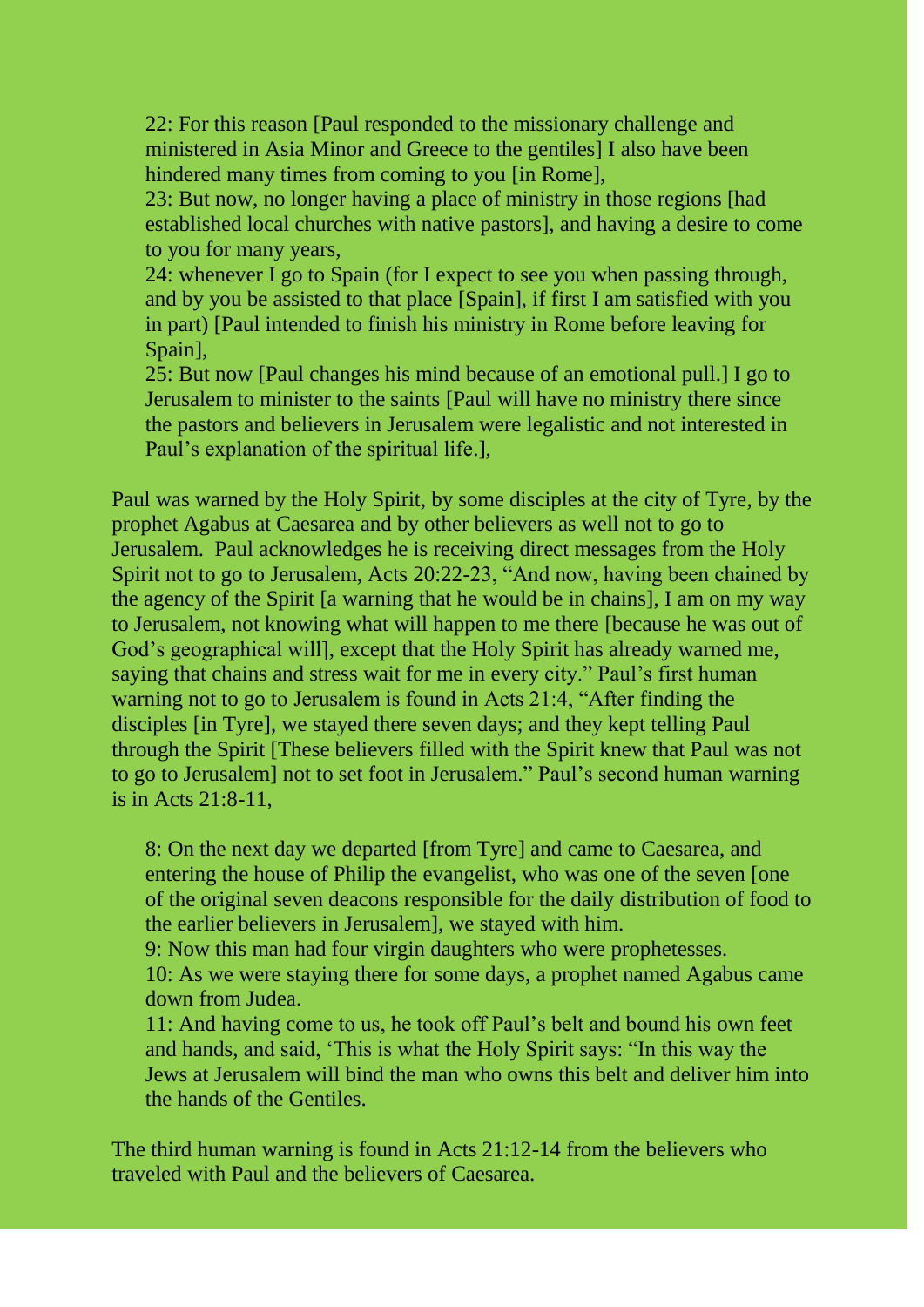12: When we heard this, we as well as the local residents attempted to persuade him not to go up to Jerusalem.

13: Then Paul answered, "What are you doing, weeping and breaking my heart? For I am ready not only to be chained in prison, but even to die at Jerusalem for the name of the Lord Jesus." [This was an emotionally stupid statement for it was not God"s will for Paul to die in Jerusalem, but in a gentile capital.]

14: And since he would not be persuaded, we fell silent, saying to ourselves, "Let the will of the Lord come to pass!

Up to this point, Paul"s entire ministry has been east of the Adriatic Sea (which divided the Roman Empire) where Hellenistic culture dominated. It is important for Paul at this time to have a ministry west of the Adriatic Sea where the Latin language and Roman culture dominated. However, Paul became emotional over his fellow Jewish brethren and convinced himself that he could have an impact there. As it turned out, he had no impact there since the Jewish unbelievers did not desire the gospel message, and the pastors in Jerusalem were not in his explanation of the spiritual life (Acts 21:15-36). As a result of Paul disobeying the will of the Holy Spirit, Paul spent four years in prison (two years in Caesarea and two years in Rome). During his two year imprisonment in Caesarea, he had no ministry at all except to a handful of dignitaries (Felix and his wife Drusilla, Festus, Herod Agrippa and his sister Bernice). In his house arrest in Rome, cursing was turned into blessing, and the Lord gave back to Paul his writing ministry (the prison epistles: Philippians, Colossians, Ephesians and Philemon).

19:22: And sending Timothy and Erastus into Macedonia, two who ministered to him [in Ephesus], he [Paul] stayed in Asia for a time [Now three years is up and his ministry is complete. All the same, Paul needs to remain in Ephesus long enough for the opposition to foment a riot and for the local government under Roman law to step in and put it down. This will allow the Ephesian Church to function peacefully in the future. If Paul had left, the opposition would not have been able to stir up the riot (Acts 19:26), and the fear of Roman law would not have been felt (Acts 19:35)].

A short brief on Timothy and Erastus: Timothy, a half Jew, half gentile from Lystra was probably converted during the first missionary journey and joined the team during the second missionary journey having first been circumcised according to Acts 16:3. (Being an uncircumcised Jew would have been a hindrance to the ministry). Erastus, a Corinthian believer came to Ephesus to report to Paul about the terrible situation in Corinth which report resulted in the Corinthian epistles.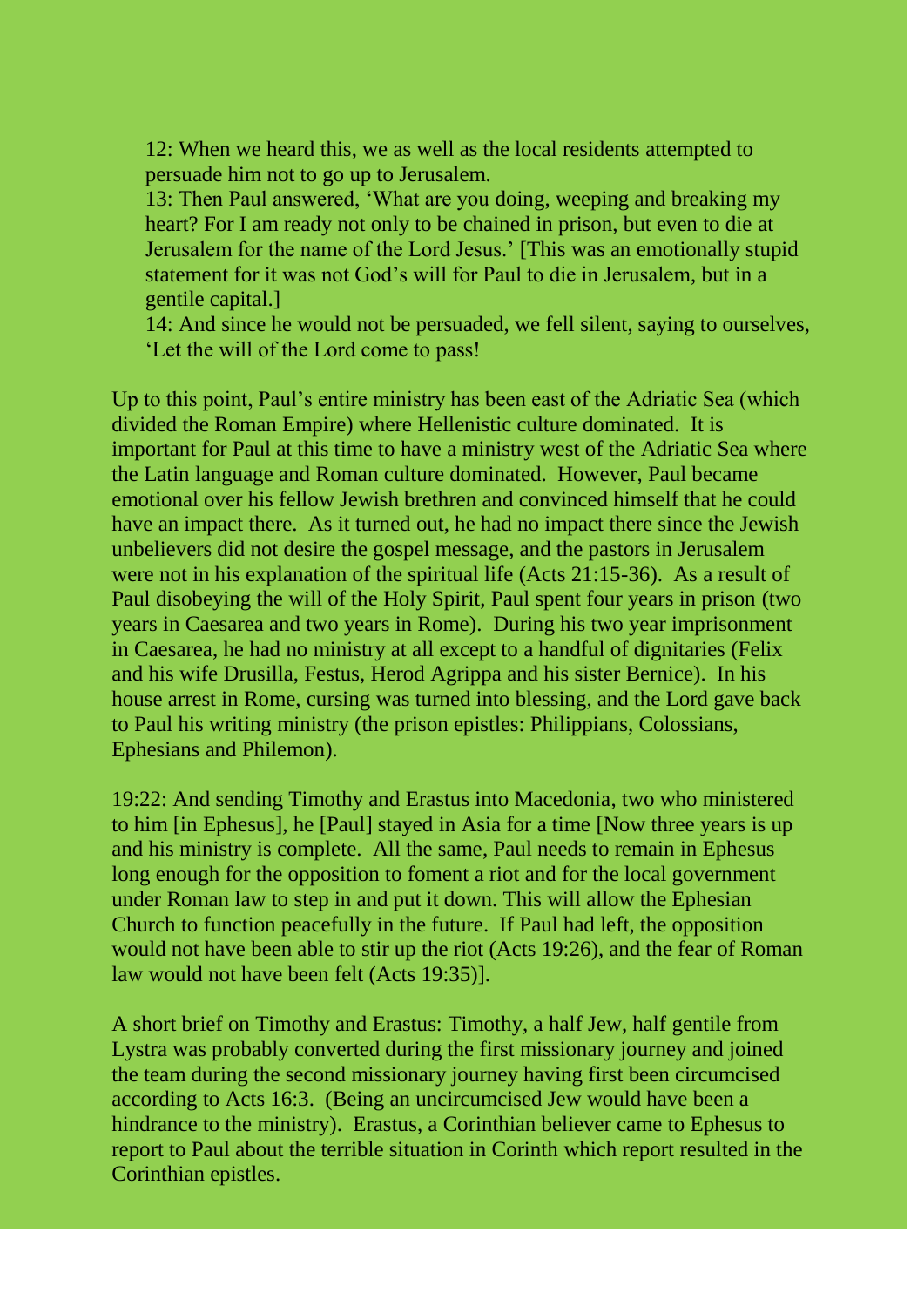19:23: And about that time there was not a small stir [idiom for a great catastrophe] about the Way [Paul"s teaching about Christ and his work on the cross].

19:24: For a certain man named Demetrius, a silversmith who made silver shrines for Artemis which brought a fantastic profit [no small gain] for the craftsmen.

Demetrius attempted to destroy Paul"s ministry in Ephesus. Demetrius was the head of the silversmith's union in that great city, and the silversmiths had been making a great profit from manufacturing and selling these silver figurines of Artemis (the Greek for Diana), and since Paul"s ministry was having a negative effect on their business Demetrius wanted to wipe it out.

Just why were the figurines of this goddess so popular? Well, although Artemis was the goddess of the hunt, in Ephesus she was worshipped more as a goddess of love and sex. (In the temple of Artemis there was approximately 5000 dancing priestesses which served the goddess for that purpose.) Beautiful women, erotic dancing and sexual promiscuity have always held great sway over men under the influence of sexual lust. Many of these men wanted a souvenir in remembrance of what they considered a great time of promiscuous worship. (See Acts series number 402, lesson 85, by R. B. Thieme Jr.)

There is an interesting story about the Temple of Artemis in relationship to Alexander the Great. The Temple of Artemis was 425 feet long and 270 feet wide with a beautiful statue of Dianna in its center. Though one of the wonders of the world, it was burned down in the same year in which Alexander the Great was born, 356 BC. The story went like this: the goddess, Artemis had traveled to Macedonia to celebrate the birth of Alexander, and while away, a person seeking historical fame burned it down.

19:25: whom [the silversmiths] he [Demetrius] called together with the workman of the related industries and said, "Men, you know that by this craft we have our wealth.

The union of the silversmith contained not only the artisans, but those who prepared and molded the silver as well.

19:26: Moreover, you see and hear that, not alone in Ephesus, but almost throughout all Asia [the Roman province of Asia], this Paul [well known person] having persuaded [by clear presentation of the gospel, many have responded], he has turned away [from purchasing these silver figurines etc.]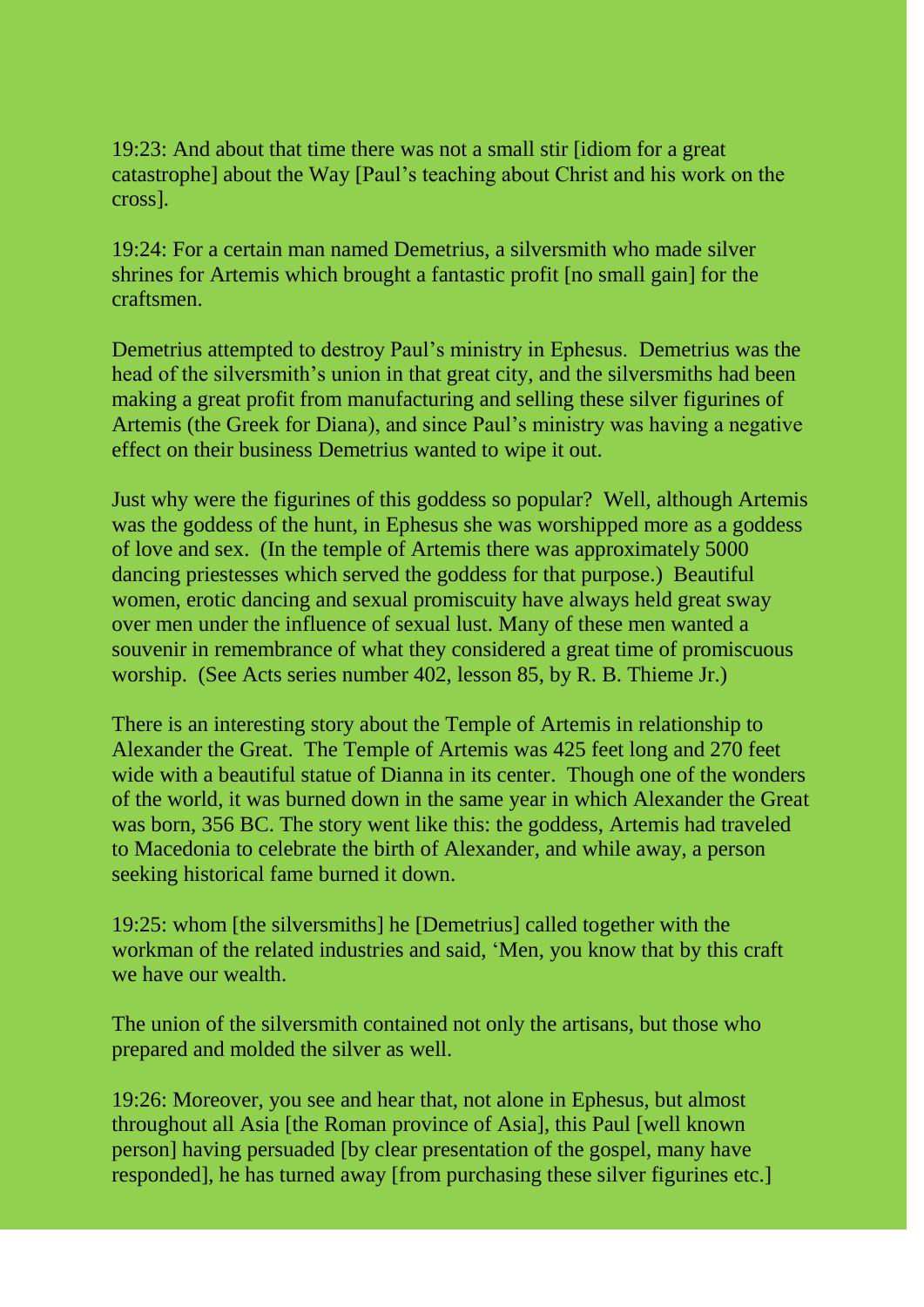many people [by teaching the Word to the new converts, and by application of doctrine, many are no longer buying the shrines], saying that there are no gods made with hands [Apparently, Demetrius listened to a few messages himself].

19:27: And not only is this dangerous to us, our share [a reference to their craft] coming into dispute [the discrediting of our silver shrines will cause us to lose a lot of money], but also the temple of the great goddess, Artemis will be counted for nothing, and her magnificence is also about to be destroyed, whom all Asia and the world worship."

19:28: And when they heard [these things], and having become full of anger [the weapon used to form mob violence], they kept shouting out, saying, "Great is Artemis of the Ephesians".

Demetrius knew what he was doing. He brought them together to stir them up emotionally. The craftsmen, the dupes of Demetrius became angry about losing their income and about the offense to Artemis and kept on shouting in emotional outrage. (When the emotions take over, one cannot think. Many of the ancients especially in this part of the world were great thinkers. However, in a mob emotion takes over and mental ability is lost.) Demetrius very cleverly has converted these individuals into an irrational mob. However, though five weapons (organization, emotion, religion, mob violence and shouting slogans: a form of self-hypnosis) were used against Paul and his ministry, it did not succeed.

Summary statement: Demetrius first of all recognized the effectiveness of Paul"s teaching, and the loss of business. Apparently, he went to the meetings, but could not argue down the words of Paul. So, Demetrius decided that mob violence, an under handed tactic was the only solution left to him.

19:29: And the whole city was filled with confusion, and having seized Gaius and Aristarchus, Macedonians, traveling companions of Paul, they rushed with one accord into the amphitheater [where they kept the wild animals].

It appears that they intended to feed these men to the animals in the arena for such an arena did exist in Ephesus. "If from human motives, I fought with the wild beasts at Ephesus what does it profit me?" (1 Corinthians 15:32a)

A small organized group can use a mob to gain its purpose. However, nothing honorable or lasting is ever accomplished by a mob. Rather, all true problem solving involves thinking, not emotion. Group, city and national problems etc. must be discussed and debated. (This is why England became so great for issues were always debated in Parliament.) There must be rational, logical,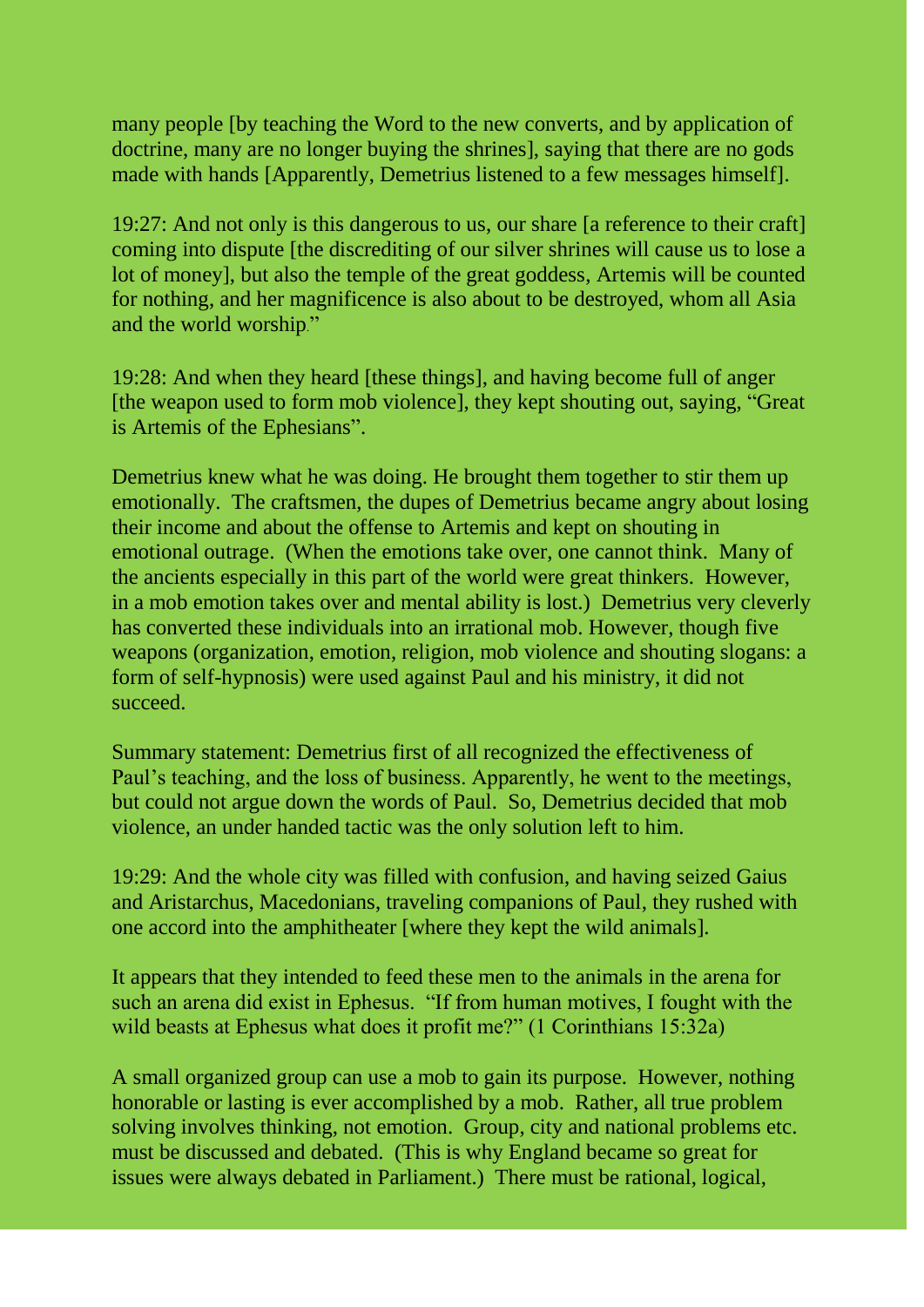incisive debate. Mob activity forestalls any such activity, but only produces mass hysteria. In hysteria, mobs destroy property, privacy and lives. Mobs are anti-freedom, and their cause no matter how just becomes evil.

Apparently, Demetrius led the mob to the home of Priscilla and Aquilla where Paul was resting or sick in bed in hopes of seizing and murdering him. At that point, it appears that Priscilla and Aquila went out from their home and faced down the mob to save the life of Paul. "Greet Prisca and Aquila, my fellow workers in Christ Jesus who for my life risked their own necks to whom not only I give thanks, but also all the churches of the gentiles." (Romans 16:3)

19:30: And Paul intending to go in to the mob, the disciples would not allow him.

19:31: And some of the chief men of Asia, being his friends, sent him a message begging him not to venture into the amphitheater.

A small group of believers, friends and disciples loved Paul and did everything they could to protect him. They appreciated his dedication and his teaching of the spiritual life. They knew that no one was as prepared and dedicated as was Paul.

When violent mobs are formed, it is the responsibility of government to bring law and order back. Apparently, when Paul heard that some of his traveling companions had been seized and dragged into the amphitheater, he wanted to do something to help even if it meant losing his life. In fact there was nothing that Paul could have done. Rather, the Lord used the city government namely the city mayor to rescue the companions of Paul and to bring the individuals in the mob back to reason.

19:32: Then indeed some shouted one thing and others shouted another thing for the assembly was confused, and most of them did not know why they had come together.

As the mob went down the streets, many got swept up into it without even knowing why the mob formed in the first place. This demonstrates just how ridiculous and irrational mobs are.

19:33: Then, the Jews [the Jews not associated with Paul] pushed Alexander, a lawyer forward out of the crowd. And motioning with his hand for silence, Alexander desired to defend [the Jews] to the mob.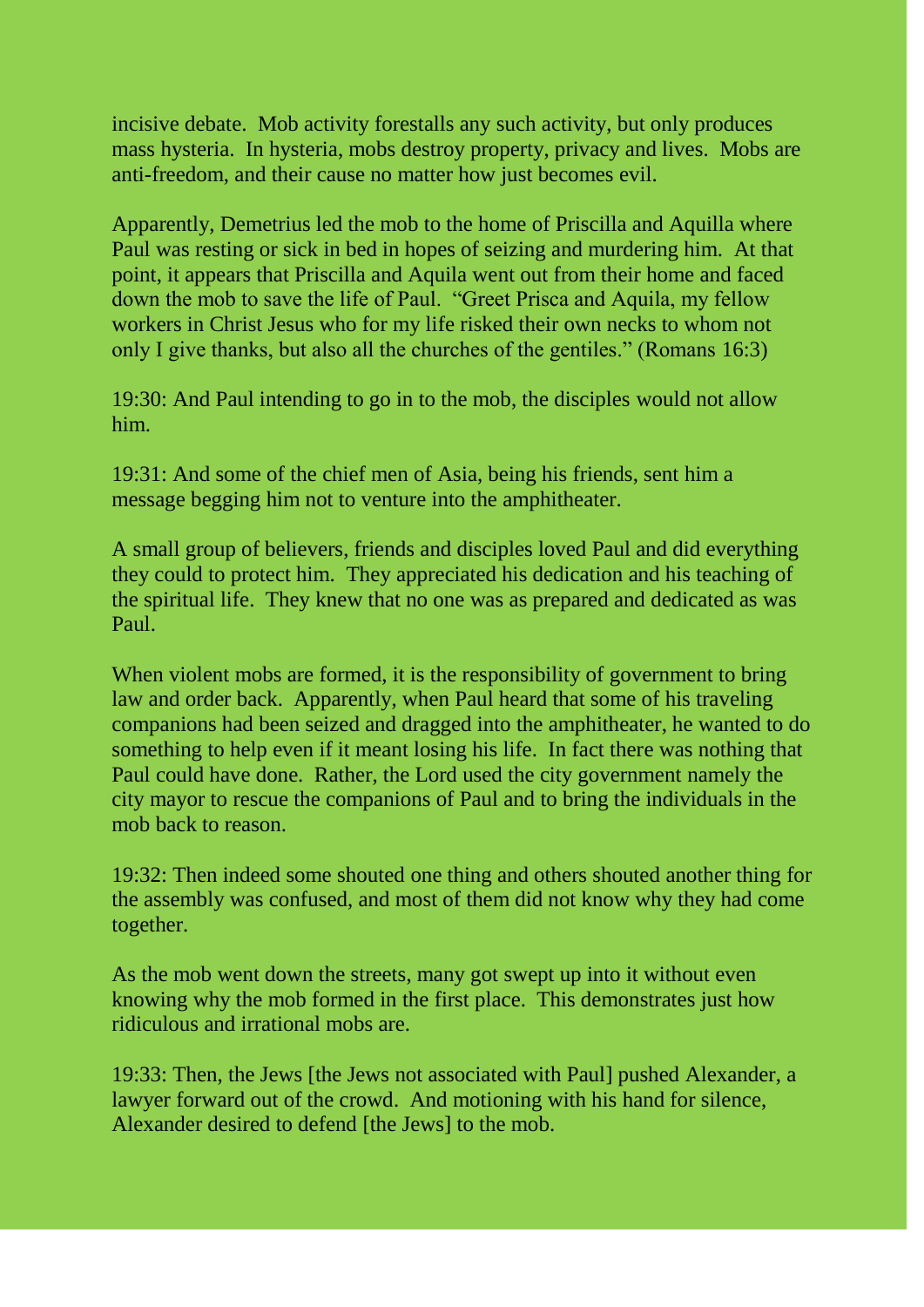Many Jews were in the amphitheater and could see and hear that the mob was becoming anti-Semitic. These Jews were not associated with Paul and didn"t want to be associated with Paul and his ministry. So, they pushed forward a Jewish lawyer by the name of Alexander in hopes of restraining the anti-Semitic trend of the mob.

19:34: But when they recognized that he [Alexander] was a Jew, all with one voice kept on shouting out for two hours' time, "Great is Artemis of the Ephesians!"

This demonstrates just how insane a mob can get. These irrational beings shouted for two straight hours! After they had exhausted themselves, the city mayor stepped forward.

19:35: And when the city mayor [of Ephesus] had silenced the crowd, he said, "Men, Ephesians! For which of you does not know that the city of the Ephesians is official place for the worship [the Greek word "neokoros:" the official place of worship] of the great goddess, Artemis, and of the image that fell down from Zeus [Greek word "tou diopetes:" tou=of the (image); Dio=Zeus (Greek) or Jupiter (Latin); petes: that fell down from]

19:36: Therefore, since these things are undeniable [cannot be contradicted], you ought to be quiet and to do nothing rashly.

19:37: For you have brought these men, who are neither robbers of temples nor blasphemers of your goddess.

It is interesting that Paul neither denounced the Temple of Artemis nor the sex orgies that took place within the temple. Paul just taught the Word of God.

19:38: Therefore, if Demetrius and those craftsmen with him have a matter against any person, the court days are kept [the law court is open], and there are proconsuls [to judge the cases]. Let them [Demetrius and the craftsmen] plead [bring charges] against these others [Gaius, Aristarchus]. (ἀλλήλοις: allelois does not always function as a reciprocal pronoun)

The Greek word "allelon" is not reciprocal in this context. If the reciprocal pronoun were reciprocal in this verse, it would mean that Demetrius and his craftsmen should bring charges against one another.

Also in James 5:16, the Greek word "allelon" is not translated like the English reciprocal pronoun (confess to each other; pray for each other), though there is reciprocation in the sense of one party is confessing his sins while the other